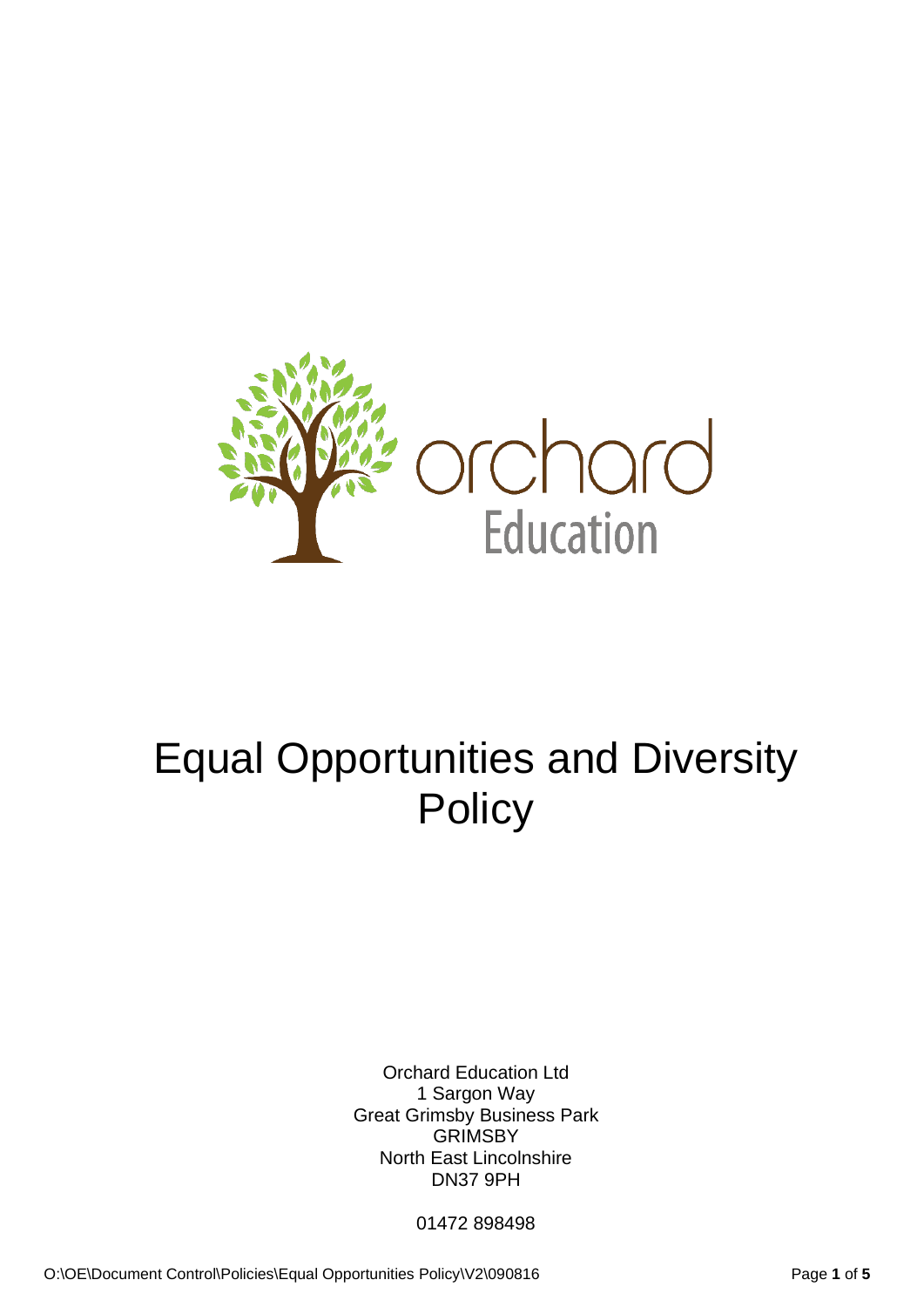# **Equal Opportunities and Diversity Policy**

# **STATEMENT OF INTENT**

The Orchard is committed to eliminating discrimination and encouraging diversity amongst our workforce and across our client base. Our aim is that each person who has an association with the company (employee, learner or otherwise) feels respected and is valued based upon their skills, performance and commitment. It is the continuing policy of the Company to provide equal opportunities to all without regard to the actual or perceived protected characteristics referenced below. The Orchard is committed to treating all associated persons fairly and as such no person will be treated less favourably due to their association with someone who has a protected characteristic.

This Policy reflects the requirements of the Equality Act 2010, which harmonises and replaces previous legislation (including the Race Relations Act 1976 and the Disability Discrimination Act 1995). This ensures consistency in what we need to do to make our workplace a fair environment and comply with the law

The Equality Act includes seven different types of discrimination: Direct Discrimination; Associate Discrimination; Discrimination by Perception; Indirect Discrimination; Harassment; Harassment by a Third Party; Victimisation. Staff, partners, clients (including learners and employers supported through activities) and anyone connected to Orchard need to be aware of these - detailed below:

#### **Direct Discrimination**

This is when someone is treated less favourably than another person because of a [protected characteristic](https://www.legislation.gov.uk/ukpga/2010/15/section/4) (as outlined below);

#### **Associative Discrimination**

Direct discrimination against someone because they associate with another person who possesses a protected characteristic;

#### **Discrimination by Perception**

Direct discrimination against someone because others think they possess a protected characteristic;

#### **Indirect Discrimination**

Can occur when you have a rule or policy that applies to everyone but disadvantages a particular protected characteristic;

#### **Harassment**

Harassment is any unacceptable of unwanted behaviour that disrupts the quality of life or work of an individual. Some examples (not exclusive) are detailed below: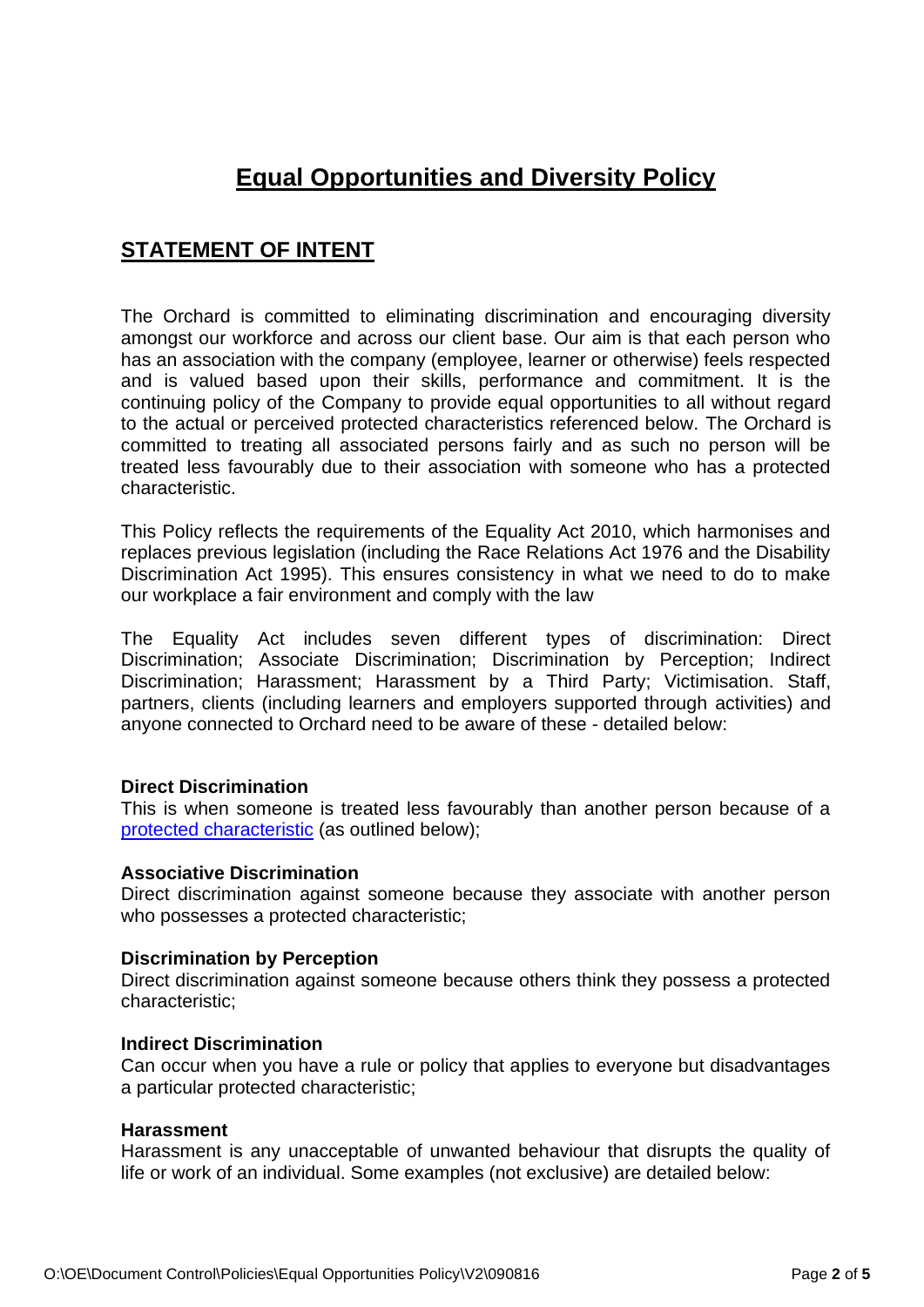- Successive or single acts of bullying;
- Verbal or physical abuse;
- Ill-treatment;
- Any offensive or oppressive act;
- Any defamatory remark;
- Causing a person to avoid or want to avoid any social, work or training environment through poor behaviour towards them;
- Ill-advised comments relating to a person;
- Any abuse of a position of authority by a staff member over a learner or to another staff member;
- The display of sexual material on posters or in any other form including graffiti or electronically;
- Any written or printed material intended to show that any person is inferior in any way
- Inappropriate calendars or potentially offensive magazines;

Complaints can be brought about if they find the behaviour offensive even if it is not directed at them.

#### **Harassment by a third party**

Employers are potentially liable for harassment of their staff by people they don't employ;

#### **Victimisation**

Someone is treated badly because they have made or supported a complaint or grievance under this Act.

#### **Protected characteristics**

- 1. Age;
- 2. Disability;
- 3. Gender Reassignment.
- 4. Marriage and Civil Partnership (applies only to someone who actually personally has this characteristic);
- 5. Pregnancy and Maternity;
- 6. Race (including ethnic origin, colour, citizenship, nationality, and national origin);
- 7. Religion or Belief;
- 8. Sex;
- 9. Sexual Orientation.

Employees will be judged solely on merit and ability during recruitment, selection, training, development and promotion throughout their employment. Students and learners will also be treated in exactly the same manner.

#### **Fair treatment**

All persons associated with the company whether full-time, part-time or temporary, will be treated fairly and with respect. This policy applies to all employment/course recruitment decisions, including those in connection with:

- − Recruitment, selection, promotion and advertisement of jobs;
- − Terms and conditions of employment and course delivery;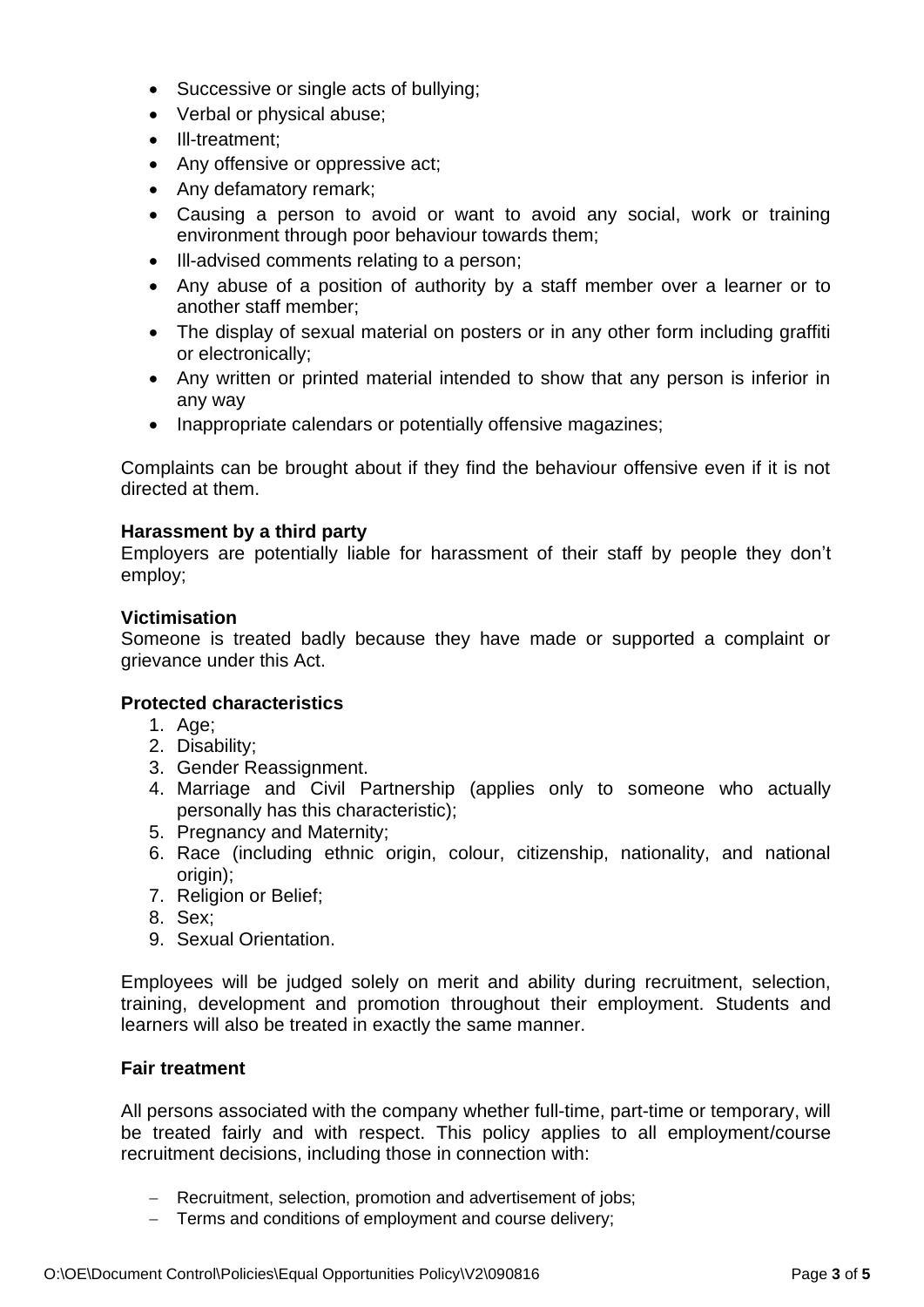- − Training, career development and progression;
- − Grievance and disciplinary procedures;
- − Performance;
- − Relationships between members of staff/leaners;
- − Treatment of employees when their contract ends.

#### **Positive action**

The Company may elect to utilise positive action where permitted by legislation. Positive action is action an employer takes to achieve greater equality in its workforce. Should positive action be utilised it will be proportionate and in accordance with legislation.

# **THE POLICY IN ACTION**

### 1. *Induction*

Induction of employees will include reference to the application of equal opportunities and diversity within our activities and the complaints procedures (this can be found within the Company Handbook which is issued to all Employees at commencement of employment).

## 2. *Monitoring*

Procedures will be reviewed six monthly. A recording system of the person's gender and ethnic origin will be maintained as means of identifying possible areas of inequality. Information on ethnic origin will be confidential.

#### 3. *Marketing*

Any advertising will carry the words "Orchard operates an Equal Opportunities Programme". These opportunities will be open to all eligible persons regardless of possible protected characteristics. Applications from people with disabilities are welcome.

The content and design of all written material used to promote or describe our training programmes/vacancies will be monitored to ensure that it does not actually, or by implication or careless use of language, discriminate against people by virtue of their protected characteristics. A variety of advertising methods and referral methods will be used. Where possible, use will be made of local organisations representing minority ethnic groups, women, and people with disabilities.

## 4. *Duties of the learner and personnel*

Learners and personnel have a duty to refrain from disciplinary practices during the course of their work. They also have a duty to co-operate with measures introduced by the management to further the objectives of this policy.

Learners and personnel must draw to the attention of the Operations & Compliance Manager suspected discriminatory acts and practices.